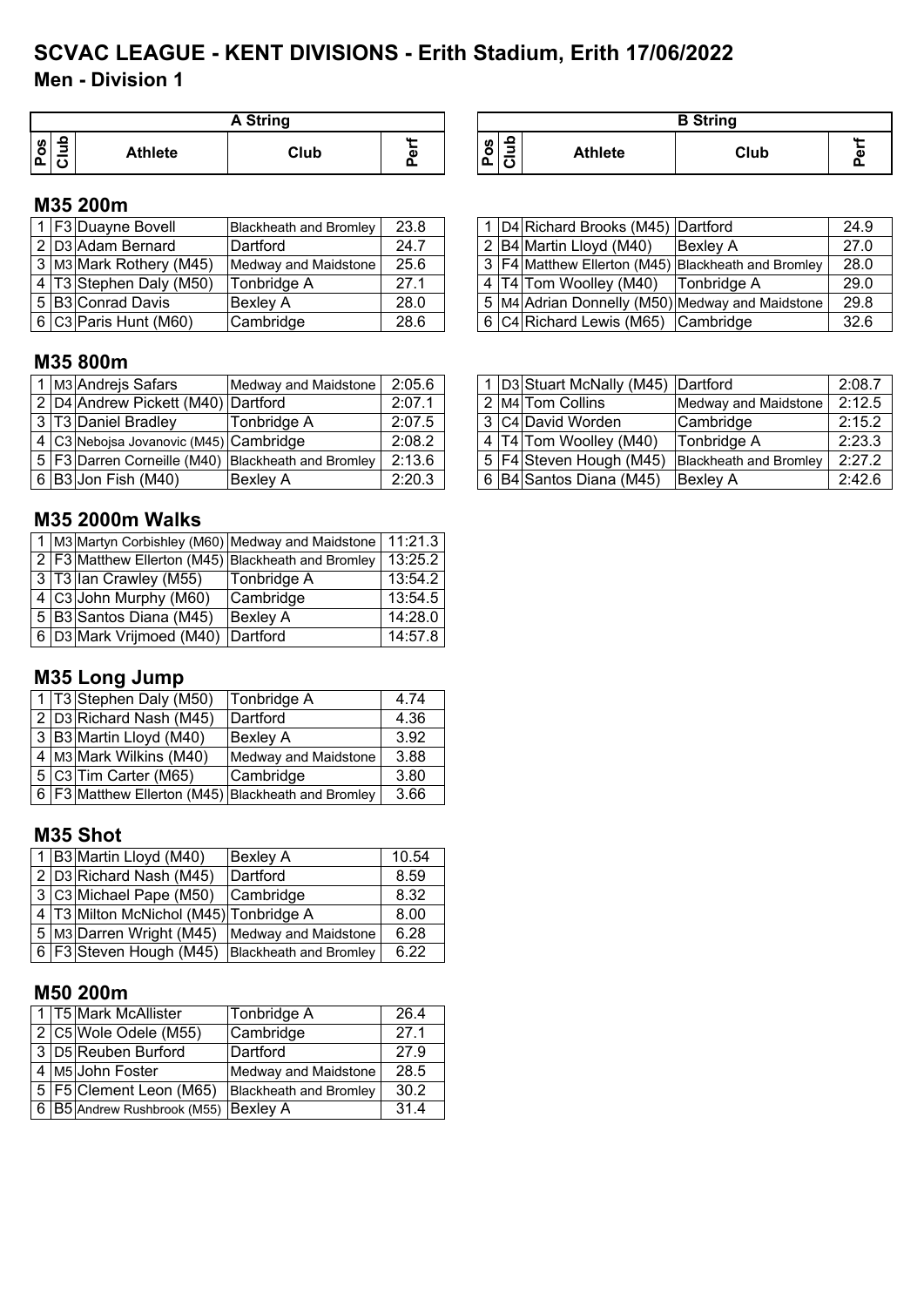### **M50 800m**

|  | 1 T5 Nicholas Arnott                   | Tonbridge A                                     | 2:18.9 |
|--|----------------------------------------|-------------------------------------------------|--------|
|  | 2 F5 Luca Ercolani                     | <b>Blackheath and Bromley</b>                   | 2:21.7 |
|  | 3 D5 Chris Turner                      | Dartford                                        | 2:23.6 |
|  |                                        | 4 M5 Gareth Williams (M55) Medway and Maidstone | 2:35.2 |
|  | 5 C5 Christian Poulton (M55) Cambridge |                                                 | 2:35.9 |
|  | 6 B5 Alan Perryman (M55) Bexley A      |                                                 | 2:43.9 |

## **M50 2000m Walks**

|  | 1 C5 Mark Ashby (M60)              | Cambridge                      | 11:52.4 |
|--|------------------------------------|--------------------------------|---------|
|  | 2 T5 John Ridge (M50)              | Tonbridge A                    | 12:35.9 |
|  | 3 D5 Stephen Talbot (M50) Dartford |                                | 13:28.3 |
|  | 4 M5 John Foster (M50)             | Medway and Maidstone   13:53.7 |         |

## **M50 Long Jump**

|  | 1 D5 Gary Capon (M60)                      | Dartford                      | 4.76 |
|--|--------------------------------------------|-------------------------------|------|
|  | $\sqrt{2}$ T5 $\sqrt{15}$ an Crawley (M55) | Tonbridge A                   | 4.72 |
|  | 3 C5 Wole Odele (M55)                      | Cambridge                     | 4.42 |
|  | 4 F5 Roger Platt                           | <b>Blackheath and Bromley</b> | 4.35 |
|  | 5 M5 John Foster                           | <b>Medway and Maidstone</b>   | 4.13 |
|  | 6 B5 Philip Hawkins                        | <b>Bexley A</b>               | 3.31 |

### **M50 Shot**

|                        | 1 D5 John Fenton (M65)               | Dartford                      | 10.69 |
|------------------------|--------------------------------------|-------------------------------|-------|
| 2 T5 Ian Crawley (M55) |                                      | Tonbridge A                   | 9.67  |
|                        | 3 B5 Andrew Rushbrook (M55) Bexley A |                               | 9.20  |
|                        | 4 M5 Stephen Rodwell                 | Medway and Maidstone          | 8.99  |
|                        | 5 C5 Peter Wishart (M60)             | Cambridge                     | 8.78  |
|                        | 6   F5   Clement Leon (M65)          | <b>Blackheath and Bromley</b> | 7.37  |

## **M60 800m**

|                 | 1 D6 Colin Bates       | Dartford                      | 2:28.0 |
|-----------------|------------------------|-------------------------------|--------|
| 2 C6 Mark Ashby |                        | Cambridge                     | 2:47.2 |
|                 | 3 M6 Martyn Corbishley | Medway and Maidstone          | 2:57.7 |
|                 | 4 T6 John Harley (M70) | Tonbridge A                   | 3:03.0 |
|                 | 5 B6 John Gates        | <b>Bexley A</b>               | 3:03.9 |
|                 | 6 F6 John Turner (M70) | <b>Blackheath and Bromley</b> | 3:22.1 |

# **M60 Long Jump**

|  | 1 C6 Paris Hunt                     | Cambridge                     | 4.52 |
|--|-------------------------------------|-------------------------------|------|
|  | 2   F6   Clement Leon (M65)         | <b>Blackheath and Bromley</b> | 4.01 |
|  | 3 D6 Timothy Orr                    | Dartford                      | 3.22 |
|  | 4   M6 Rob Sibley (M65)             | Medway and Maidstone          | 3.15 |
|  | 5 B6 Anthony Garrett (M75) Bexley A |                               | 2.60 |
|  | 6 T6 John Harley (M70)              | Tonbridge A                   | 2.34 |

| <b>Match Details</b>     | Mt Pts | Pts | <b>Overall Details</b>   | <b>Tot Mt Pts</b> | Tot F           |
|--------------------------|--------|-----|--------------------------|-------------------|-----------------|
| 1 Dartford               |        | 63  | Dartford                 |                   | 114             |
| 2 Tonbridge A            |        | 52  | 2 Tonbridge A            |                   | 10 <sub>4</sub> |
| 3 Medway and Maidstone   |        | 46  | 3 Blackheath and Bromley | 6                 | 88              |
| 4 Cambridge              |        | 42  | 4 Cambridge              | 6                 | 88              |
| 5 Blackheath and Bromley |        | 38  | 5 Medway and Maidstone   | 5                 | 78              |
| 6 Bexley A               |        | 32  | 6 Bexley A               |                   | 68              |

| Mt Pts                                                                                                                                 | <b>Pts</b> | <b>Overall Details</b>   | <b>Tot Mt Pts</b> | <b>Tot Pts</b> |
|----------------------------------------------------------------------------------------------------------------------------------------|------------|--------------------------|-------------------|----------------|
|                                                                                                                                        | 63         | ⊟ Dartford               |                   | 114            |
|                                                                                                                                        | 52         | 2 Tonbridge A            | 11                | 104            |
| Δ                                                                                                                                      | 46         | 3 Blackheath and Bromley | 6                 | 88             |
|                                                                                                                                        | 42         | 4 Cambridge              |                   | 88             |
|                                                                                                                                        | 38         | 5 Medway and Maidstone   | 5                 | 78             |
|                                                                                                                                        | 32         | 6 Bexley A               |                   | 68             |
| <b>Match Details</b><br>1 Dartford<br>2 Tonbridge A<br>3 Medway and Maidstone<br>4 Cambridge<br>5 Blackheath and Bromley<br>6 Bexley A |            |                          |                   |                |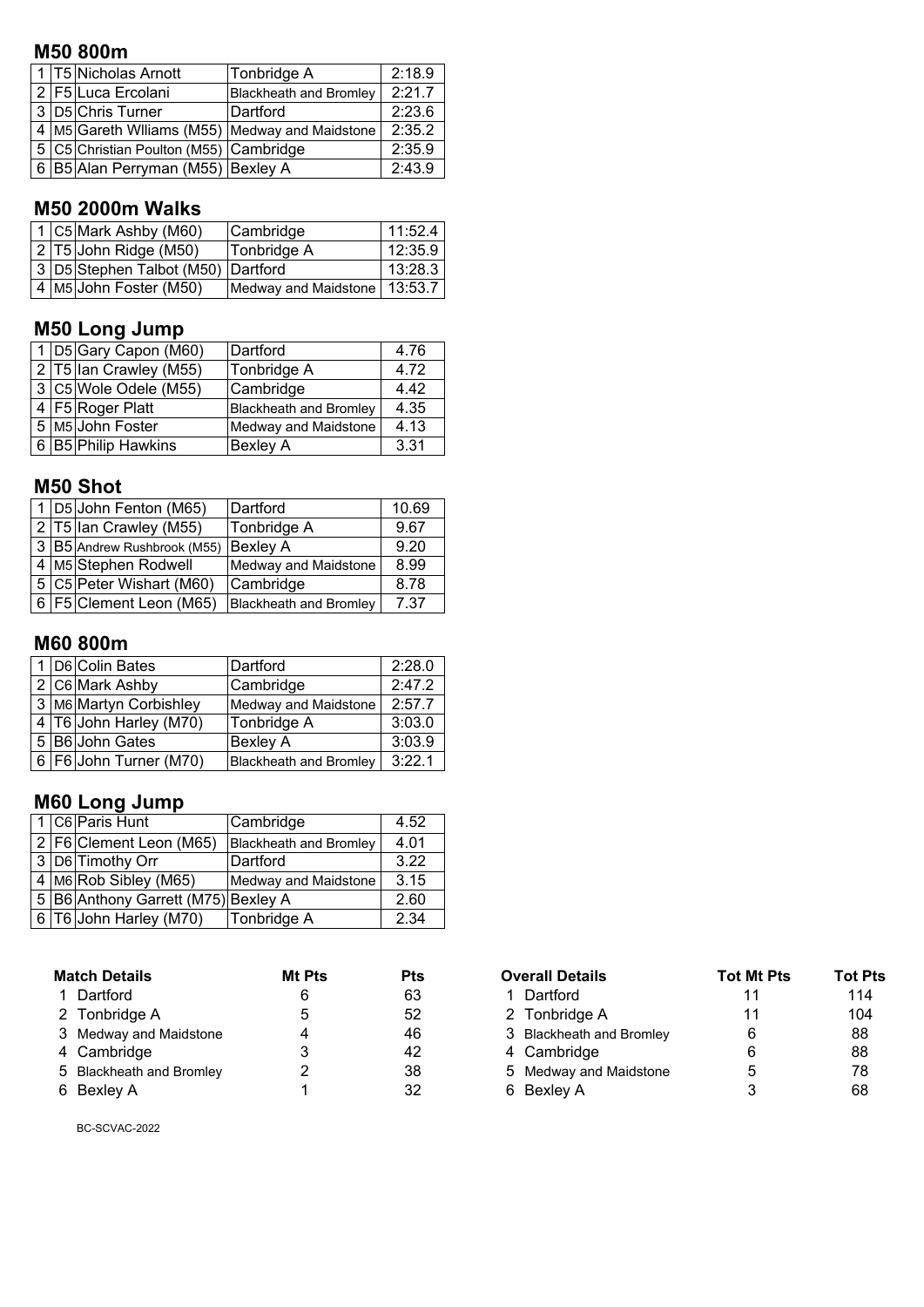## **Men - Division 2 SCVAC LEAGUE - KENT DIVISIONS - Erith Stadium, Erith 17/06/2022**

|        | A String |                |      |   |  |  |  |  |  |  |
|--------|----------|----------------|------|---|--|--|--|--|--|--|
| n<br>o |          | <b>Athlete</b> | Club | ω |  |  |  |  |  |  |

#### **Pos Club** Athlete **Club Perf A String B String**

## **M35 200m**

|  | ' IG3ISteve Jones (M45) ∶ | <b>Central Park</b>  | 25.9 |  | 1 G4 Jonathan Munt (M40) Central Park       |                      | 27.4 |
|--|---------------------------|----------------------|------|--|---------------------------------------------|----------------------|------|
|  | 2 P3 Mark Woods (M60)     | <b>IPaddock Wood</b> | 26.5 |  | 2   J4   Tim Sowter (M55)                   | <b>Bromley Vets</b>  | 29.4 |
|  | 3 J3 Simon Horler (M40)   | <b>IBromlev Vets</b> | 29.0 |  | 13   P4   Trevor Crvsell (M55)              | <b>IPaddock Wood</b> | 30.3 |
|  | 4 X3 Martin Jenner        | IBexlev B            | 29.5 |  | I 4 IS4IGeoffrev Kitchener (M70) ISevenoaks |                      | 33.6 |
|  | $5$ S3 Gary Walsh (M55)   | <b>ISevenoaks</b>    | 34.6 |  | l 5 IX4IJohn Keane                          | Bexlev B             | 42.2 |

|  | 1 G4 Jonathan Munt (M40) Central Park       |                     | 27.4 |
|--|---------------------------------------------|---------------------|------|
|  | 2 J4 Tim Sowter (M55)                       | <b>Bromley Vets</b> | 29.4 |
|  | 3 P4 Trevor Crysell (M55) Paddock Wood      |                     | 30.3 |
|  | 4   S4 Geoffrey Kitchener (M70)   Sevenoaks |                     | 33.6 |
|  | 5 X4 John Keane                             | <b>Bexley B</b>     | 42.2 |

### **M35 800m**

|  | 1 G3 Johnnie Arnould (M40) Central Park |                     | 2:20.0 |  | 1 G4 Antony Hylton (M45)      | <b>Central Park</b>  | 2:29.9 |
|--|-----------------------------------------|---------------------|--------|--|-------------------------------|----------------------|--------|
|  | ⊤2 X3 Martin Jenner                     | Bexley B            | 2:28.9 |  | ∣ 2  J3  Ed Osborne (M45)     | <b>Bromley Vets</b>  | 2:42.8 |
|  | ⊤3 JJ4 Tim Sowter (M55)                 | <b>Bromley Vets</b> | 2:33.4 |  | 3   P4   Trevor Crysell (M55) | <b>IPaddock Wood</b> | 2:57.7 |
|  | 4 P3 Shannon O'Reilly                   | <b>Paddock Wood</b> | 2:52.9 |  | 4 X4 John Keane               | IBexlev B            | 3:52.7 |
|  | 5 S3 Gary Walsh (M55)                   | lSevenoaks.         | 3:06.5 |  |                               |                      |        |

#### **M35 2000m Walks**

|  | 1   P3   Les Percival (M65)             | <b>Paddock Wood</b> | 13:57.0 |
|--|-----------------------------------------|---------------------|---------|
|  | 2 S3 Geoffrey Kitchener (M70) Sevenoaks |                     | 14:03.3 |
|  | 3 G3 Stephen Burgess (M45) Central Park |                     | 16:18.5 |
|  | 4 J3 Simon Horler (M40)                 | <b>Bromley Vets</b> | 16:28.2 |

## **M35 Long Jump**

|  | 1 J3 Simon Horler (M40)                 | <b>Bromley Vets</b> | 4.06 |
|--|-----------------------------------------|---------------------|------|
|  | 2 X3 Martin Jenner                      | <b>Bexley B</b>     | 3.96 |
|  | 3 G3 Stephen Burgess (M45) Central Park |                     | 2.76 |
|  | 4 P3 Les Percival (M65)                 | Paddock Wood        | 2.67 |

## **M35 Shot**

|  | 1 G3 Stewart Maxwell (M60) Central Park |                     | 8 79 |
|--|-----------------------------------------|---------------------|------|
|  | 2 P3 Mark Woods (M60)                   | <b>Paddock Wood</b> | 7.71 |
|  | 3 J3 Simon Horler (M40)                 | <b>Bromley Vets</b> | 7.50 |
|  | 4 X3 Martin Jenner                      | <b>Bexley B</b>     | 5.89 |

#### **M50 200m**

|  | 1 P5 Trevor Simms                    | Paddock Wood        | 29.1 |
|--|--------------------------------------|---------------------|------|
|  | 2 X5 Neil Ferebee                    | <b>Bexley B</b>     | 29.3 |
|  | 3 G5 Mark McMillan                   | <b>Central Park</b> | 29.8 |
|  | 4 S5 Zachary Ramsden (M55) Sevenoaks |                     | 30.3 |
|  | 5 J5 Jason Short                     | <b>Bromley Vets</b> | 30.8 |

#### **M50 800m**

|  | 1 J5 Gavin Kitchingham               | <b>Bromley Vets</b> | 2:24.0 |
|--|--------------------------------------|---------------------|--------|
|  | 2 S5 Zachary Ramsden (M55) Sevenoaks |                     | 2:36.1 |
|  | 3 G5 Paul Cheeseman                  | <b>Central Park</b> | 2:58.9 |
|  | 4 P5 Trevor Simms                    | Paddock Wood        | 3:02.6 |
|  | 5 X5 Stephen Jaquest                 | <b>Bexley B</b>     | 3:11.1 |

|  | 1 G4 Antony Hylton (M45)  | <b>Central Park</b> | 2:29.9 |
|--|---------------------------|---------------------|--------|
|  | 2 J3 Ed Osborne (M45)     | <b>Bromley Vets</b> | 2:42.8 |
|  | 3 P4 Trevor Crysell (M55) | Paddock Wood        | 2:57.7 |
|  | 4 X4 John Keane           | <b>Bexley B</b>     | 3:52.7 |
|  |                           |                     |        |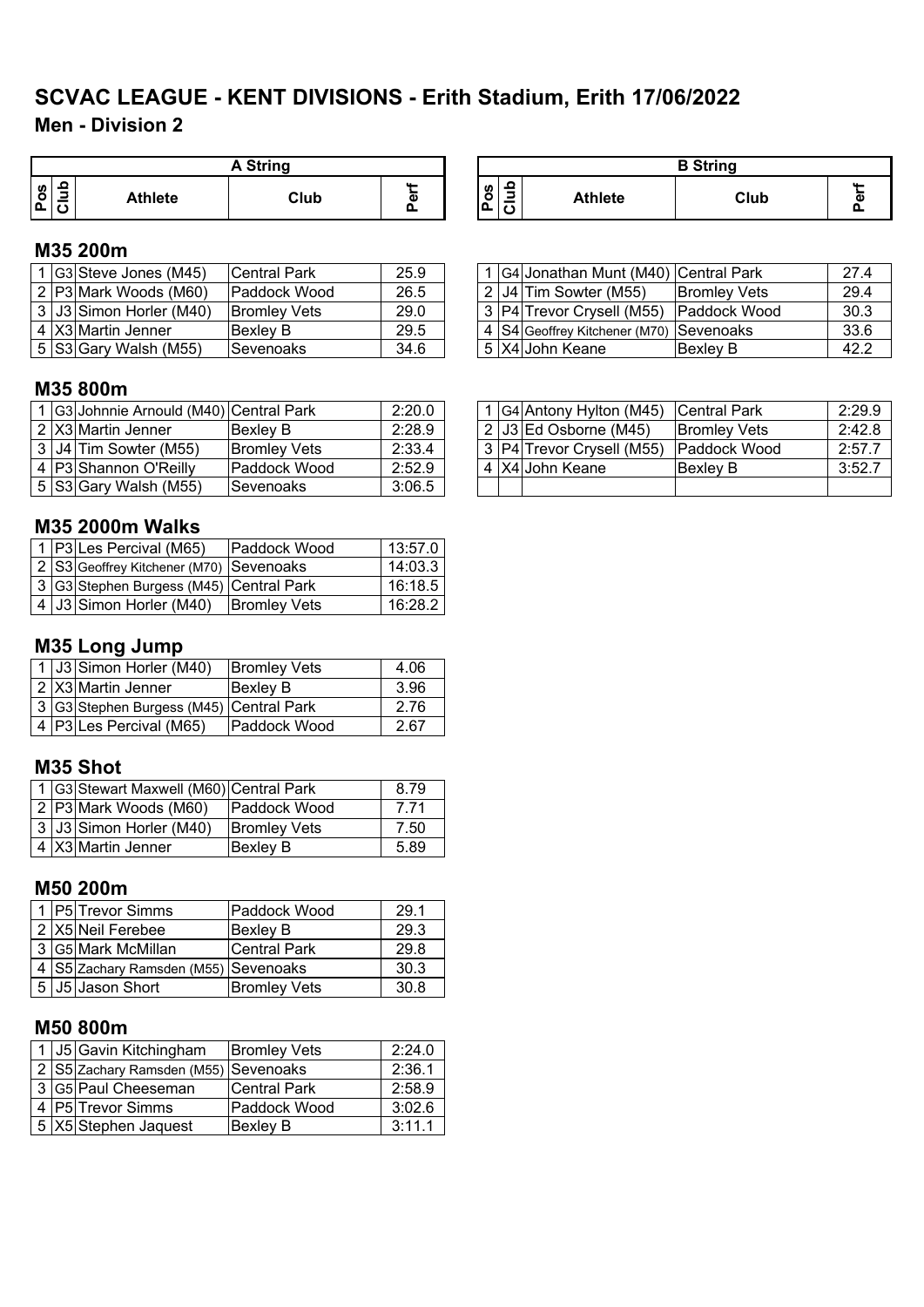## **M50 2000m Walks**

|  | 1 J5 Nigel Bulmer (M55)                | <b>Bromley Vets</b> | 13:36.4 |
|--|----------------------------------------|---------------------|---------|
|  | 2 P5 Trevor Crysell (M55) Paddock Wood |                     | 13:40.7 |
|  | 3 S5 Zachary Ramsden (M55) Sevenoaks   |                     | 13:56.9 |
|  | 4 G5 Gary Warner (M55) Central Park    |                     | 17:11.8 |
|  | 5  X5 Stephen Jaquest (M50)  Bexley B  |                     | 17:17.1 |

# **M50 Long Jump**

|  | 1 P5 Trevor Crysell (M55)            | Paddock Wood        | 4.02 |
|--|--------------------------------------|---------------------|------|
|  | 2 G5 Gary Warner (M55)               | Central Park        | 3.96 |
|  | 3 J5 Jason Short                     | <b>Bromley Vets</b> | 3.75 |
|  | 4 S5 Zachary Ramsden (M55) Sevenoaks |                     | 3.63 |
|  | 5 X5 Andy Whitnell                   | Bexley B            | 3.47 |

## **M50 Shot**

|  | 1 J5 Simon Powell                    | <b>Bromley Vets</b> | 7.83 |
|--|--------------------------------------|---------------------|------|
|  | 2 P5 Trevor Simms                    | Paddock Wood        | 7 14 |
|  | 3 G5 Damian Gibbs                    | <b>Central Park</b> | 6.68 |
|  | 4 S5 Duncan Cochrane (M65) Sevenoaks |                     | 6.03 |
|  | 5 X5 Andy Whitnell                   | Bexley B            | 3.91 |

## **M60 800m**

|  | 1 J6 Ray Chapman                     | <b>Bromley Vets</b> | 2:50.8 |
|--|--------------------------------------|---------------------|--------|
|  | 2 S6 Duncan Cochrane (M65) Sevenoaks |                     | 3:05.9 |
|  | 3 G6 Peter Thomas (M65) Central Park |                     | 3:15.8 |

## **M60 Long Jump**

|  | 1 P6 Mark Woods                      | Paddock Wood        | 3.96 |
|--|--------------------------------------|---------------------|------|
|  | 2 J6 Tony Unseld (M75)               | <b>Bromley Vets</b> | 3.15 |
|  | 3 S6 Duncan Cochrane (M65) Sevenoaks |                     | 2.91 |
|  | 4 G6 Brent Parker (M65)              | Central Park        | 2.24 |

#### **Match Details**

| 1 Central Park | 62 | 1 Bromley Vets |    | 112 |
|----------------|----|----------------|----|-----|
| 2 Bromley Vets | 60 | 1 Central Park | 11 | 112 |
| 3 Paddock Wood | 56 | 3 Paddock Wood |    | 99  |
| 4 Sevenoaks    | 35 | 4 Bexley B     | 5  | 73  |
| 5 Bexley B     | 32 | 5 Sevenoaks    | h  | 60  |

| 1 Bromley Vets | 11 | 112 |
|----------------|----|-----|
| 1 Central Park | 11 | 112 |
| 3 Paddock Wood | 8  | 99  |
| 4 Bexley B     | 5  | 73  |
| 5 Sevenoaks    | 5  | 60  |
|                |    |     |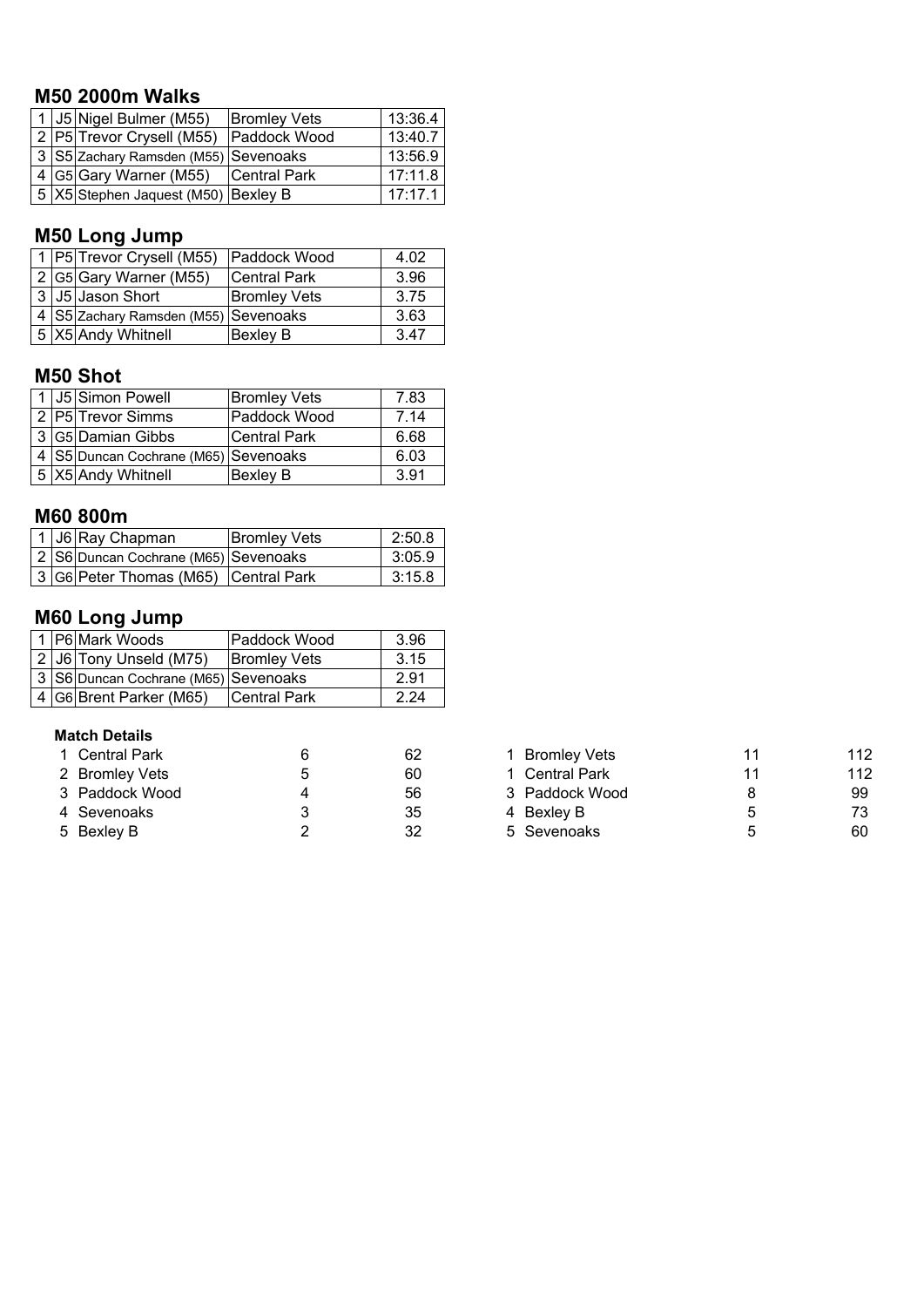# **Mens Non Scoring Results**

Ian McCarthy (M60) Cambridge H

#### **M35**

| 800m                    |                         |         |
|-------------------------|-------------------------|---------|
| Anthony Webb (M45)      | Medway & Maidstone AC   | 2:14.8  |
| Stuart Waterman (M35)   | Dartford H AC           | 2:19.2  |
| Darren Wright (M45)     | Medway & Maidstone AC   | 2:25.0  |
| Simon Horler (M40)      | <b>Bromley Veterans</b> | 2:15.9  |
| <b>M50</b>              |                         |         |
| 200m                    |                         |         |
| Les Percival (M60)      | Paddock Wood            | 32.1    |
| 800m                    |                         |         |
| Ian Crawley (M55)       | Tonbridge AC            | 2:33.5  |
| Anthony Fullbrook (M55) | <b>Tonbridge AC</b>     | 2:43.8  |
| 2000m Walks             |                         |         |
| Mick Cox (M60)          | <b>Central Park</b>     | 14:52.0 |
| Dom Fiore (M50)         | Cambridge H             | 14:52.7 |
| <b>M60</b>              |                         |         |
| 800m                    |                         |         |
| Jon Gurney (M60)        | Dartford H AC           | 2:38.0  |
| Martin Hawkins (M60)    | Cambridge H             | 2:57.9  |
| lan McCarthy (M60)      | Cambridge H             | 2:59.4  |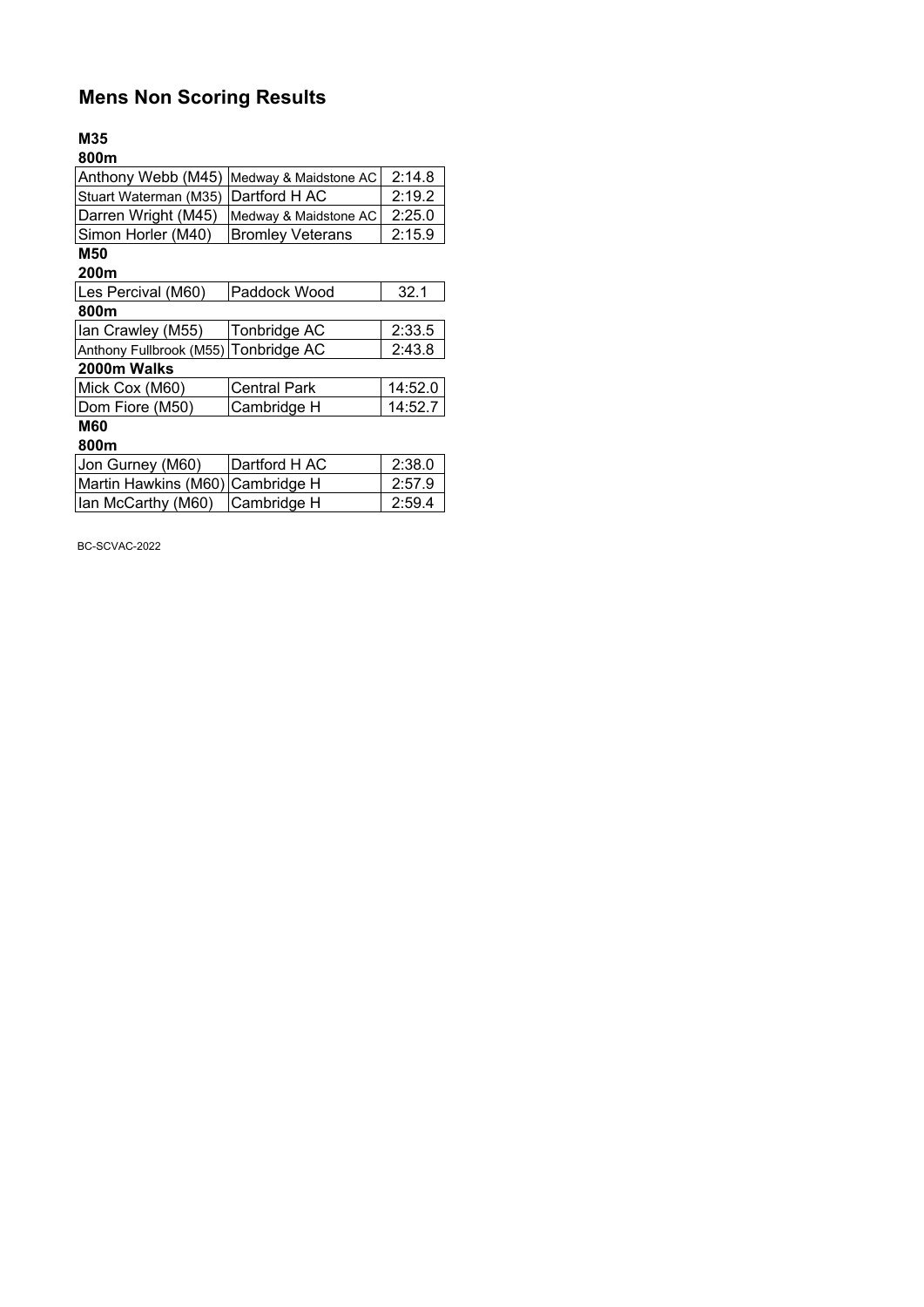## **Women - Division 1 SCVAC LEAGUE - KENT DIVISIONS - Erith Stadium, Erith 17/06/2022**

|        | <b>A String</b> |                |      |         |  |  |  |  |
|--------|-----------------|----------------|------|---------|--|--|--|--|
| n<br>O | o               | <b>Athlete</b> | Club | ш.<br>Φ |  |  |  |  |

| A String |    |        |                                  | <b>B</b> String |      |                    |
|----------|----|--------|----------------------------------|-----------------|------|--------------------|
| Club     | C. | w<br>o | ء<br>$\,$<br>ے<br>$\overline{a}$ | <b>Athlete</b>  | Club | $\mathbf{u}$<br>ሰነ |

## **W35 200m**

|  |                                      | Blackheath and Bromley | 27.6 |  | D4 Claire Capon                     | Dartford                                              | 28.5 |
|--|--------------------------------------|------------------------|------|--|-------------------------------------|-------------------------------------------------------|------|
|  | 2 B3 Vanessa Robinson                | <b>Bexley A</b>        | 27.9 |  | $2$ T4 Nina Ridge (W45)             | Tonbridge A                                           | 30.3 |
|  | 3 D3 Hannah Carson                   | Dartford               | 28.2 |  | 3 B4 Rebecca Miah                   | <b>Bexley A</b>                                       | 32.3 |
|  | 4 T3 Bethan Armory (W40) Tonbridge A |                        | 29.3 |  |                                     | 4   F4 Aurelia Osborne (W45)   Blackheath and Bromley | 33.2 |
|  | 5 J3 Joanne Kelly (W45)              | <b>Bromley Vets</b>    | 32.6 |  | 5 C4 Christine Bond (W55) Cambridge |                                                       | 39.3 |
|  | $6$ C3 Susan Dixon (W55)             | Cambridge              | 33.9 |  |                                     |                                                       |      |

|  | 1 D4 Claire Capon                                   | Dartford        | 28.5 |
|--|-----------------------------------------------------|-----------------|------|
|  | 2 T4 Nina Ridge (W45)                               | Tonbridge A     | 30.3 |
|  | 3 B4 Rebecca Miah                                   | <b>Bexley A</b> | 32.3 |
|  | 4   F4 Aurelia Osborne (W45) Blackheath and Bromley |                 | 33.2 |
|  | 5 C4 Christine Bond (W55) Cambridge                 |                 | 39.3 |
|  |                                                     |                 |      |

#### **W35 800m**

|  | 1 D3 Hannah Roberts (W40) Dartford     |                                                      | 2:24.6 |  | 1   D4   Tereza Grainger-Francova   Dartford |                               | 2:35.3 |
|--|----------------------------------------|------------------------------------------------------|--------|--|----------------------------------------------|-------------------------------|--------|
|  | ı 2 İT3İElle Baker                     | Tonbridge A                                          | 2:29.7 |  | l 2  T4  Nichola Evans                       | Tonbridge A                   | 2:37.6 |
|  | 3 C3 Julie Backley (W50)               | Cambridge                                            | 2:40.9 |  | 3 C4 Susan Dixon (W55)                       | Cambridge                     | 2:46.9 |
|  |                                        | 4   F3 Ashley Pearson (W45)   Blackheath and Bromley | 2:42.8 |  | $\sqrt{4}$ F4 Sarah Belaon (W40)             | <b>Blackheath and Bromley</b> | 2:59.2 |
|  | . 5 B3 Rebecca Miah                    | Bexley A                                             | 2:46.6 |  | 5 B4 Sally Searle (W45)                      | <b>Bexley A</b>               | 3:22.1 |
|  | $6 \mid$ J $3 \mid$ Joanne Kelly (W45) | <b>Bromley Vets</b>                                  | 3:01.7 |  | 6 J4 Lizzy Brama                             | <b>Bromley Vets</b>           | 3:28.0 |

### **W35 2000m Walks**

|  | 1  T3 Grazia Manzotti (W50)  Tonbridge A |                  | 10:27.3 |
|--|------------------------------------------|------------------|---------|
|  | 2 C3 Rose Baker (W55)                    | <b>Cambridge</b> | 13:21.9 |
|  | 3 J3 Justine Eastbury (W50) Bromley Vets |                  | 14:55.2 |

#### **W35 Long Jump**

|  | $\sqrt{1}$ T3 Nina Ridge (W45) | Tonbridge A                   | 4.17 |
|--|--------------------------------|-------------------------------|------|
|  | $2$ D3 Stacy Taylor (W40)      | Dartford                      | 3.58 |
|  | 3 B3 Sally Searle (W45)        | <b>Bexley A</b>               | 2.73 |
|  | 4   F3 Sarah Belaon (W40)      | <b>Blackheath and Bromley</b> | 2.18 |

### **W35 Hammer**

|   | 1 D3 Claire Capon                                      | Dartford            | 37.61 |
|---|--------------------------------------------------------|---------------------|-------|
|   | 2 C3 Natalie Mann                                      | Cambridge           | 30.33 |
|   | 3 T3 Nina Ridge (W45)                                  | Tonbridge A         | 26.67 |
|   | 4 B3 Sarah Dodds (W40)                                 | <b>Bexley A</b>     | 18.02 |
|   | 5   F3   Ashley Pearson (W45)   Blackheath and Bromley |                     | 16.48 |
| 6 | J3 Lizzy Brama                                         | <b>Bromley Vets</b> | 15.99 |

### **W50 200m**

|  | 1   T5   Diane Wright                   | Tonbridge A                   | 30.9 |
|--|-----------------------------------------|-------------------------------|------|
|  | 2 F5 Helen Godsell (W65)                | <b>Blackheath and Bromley</b> | 31.3 |
|  | 3 B5 Angela Duffy Smart                 | <b>Bexley A</b>               | 32.9 |
|  | 4 C5 Joanne Murphy (W60) Cambridge      |                               | 36.9 |
|  | 5   D5   Patience Agbabi (W55) Dartford |                               | 37.4 |
|  | 6 J5 Justine Eastbury                   | <b>Bromley Vets</b>           | 424  |

|  | 1   D4   Tereza Grainger-Francova   Dartford |                               | 2:35.3 |
|--|----------------------------------------------|-------------------------------|--------|
|  | 2 T4 Nichola Evans                           | Tonbridge A                   | 2:37.6 |
|  | 3 C4 Susan Dixon (W55)                       | Cambridge                     | 2:46.9 |
|  | 4   F4 Sarah Belaon (W40)                    | <b>Blackheath and Bromley</b> | 2:59.2 |
|  | 5 B4 Sally Searle (W45)                      | <b>Bexley A</b>               | 3:22.1 |
|  | 6 J4 Lizzy Brama                             | <b>Bromley Vets</b>           | 3:28.0 |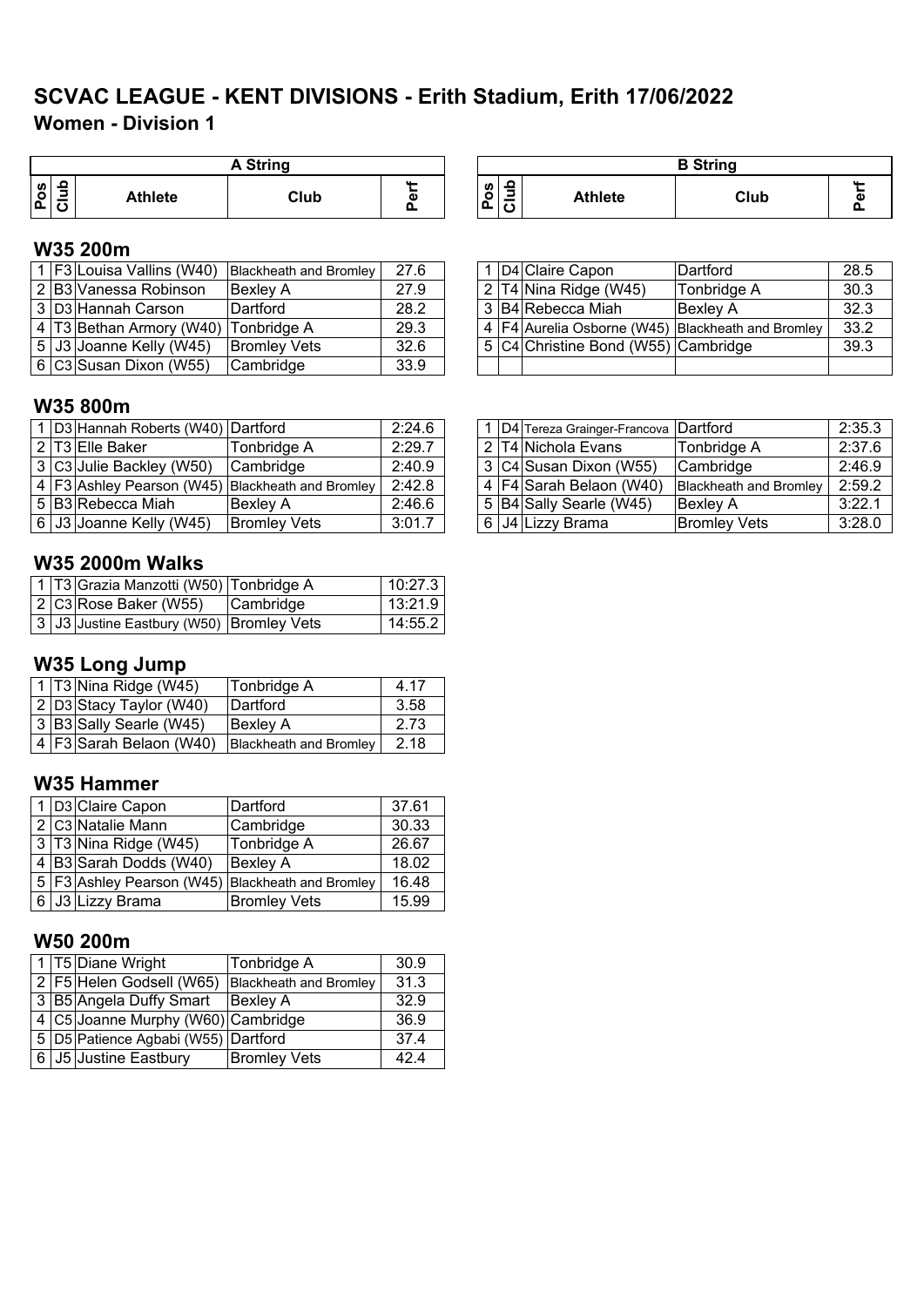## **W50 800m**

|  | 1   T5   Maria Heslop                                     | Tonbridge A         | 2:40.5 |
|--|-----------------------------------------------------------|---------------------|--------|
|  | 2 B5 Angela Duffy Smart                                   | <b>Bexley A</b>     | 3:10.9 |
|  | 3 C5 Rose Baker (W55)                                     | Cambridge           | 3:19.6 |
|  | 4   F5 Jacqueline Montgomery (W55) Blackheath and Bromley |                     | 3:26.1 |
|  | 5 D5 Stephanie Wood (W55) Dartford                        |                     | 3:30.6 |
|  | 6 J5 Justine Eastbury                                     | <b>Bromley Vets</b> | 3:33.5 |

## **W50 2000m Walks**

|  | 1 T5 Diane Bradley (W60) Tonbridge A    |                               | 11:56.0 |
|--|-----------------------------------------|-------------------------------|---------|
|  | 2 J5 Marijana Urbany (W50) Bromley Vets |                               | 13:34.4 |
|  | 3 B5 Christine Pates (W55) Bexley A     |                               | 13:49.4 |
|  | 4   F5 Anne Cillia (W60)                | <b>Blackheath and Bromley</b> | 14:32.0 |
|  | 5 C5 Maria McDonald (W120) Cambridge    |                               | 15:09.2 |

## **W50 Long Jump**

|  | 1 D5 Teresa Eades (W60) Dartford                            |             | 3.58 |
|--|-------------------------------------------------------------|-------------|------|
|  | 2 T5 Helen Bond                                             | Tonbridge A | 3.54 |
|  | 3   F5 Jacqueline Montgomery (W55)   Blackheath and Bromley |             | 3.35 |
|  | 4 B5 Christine Pates (W55) Bexley A                         |             | 3.18 |
|  | 5 C5 Christine Bond (W55) Cambridge                         |             | 3.18 |

#### **W50 Hammer**

|  | 1 C5 Jenny Agyepong (W55) Cambridge |             | 38.84 |
|--|-------------------------------------|-------------|-------|
|  | 2 B5 Amanda Holder                  | Bexley A    | 25.82 |
|  | $\sqrt{3}$ T5 Sally Vine (W55)      | Tonbridge A | 21.19 |

### **W60 800m**

| 1 F6 Helen Godsell (W65) Blackheath and Bromley |                                     |                 | 3:31.9 |
|-------------------------------------------------|-------------------------------------|-----------------|--------|
| 2 C6 Maria McDonald (W120) Cambridge            |                                     |                 | 4:06.0 |
| 3 B6 Geraldine Legon                            |                                     | <b>Bexley A</b> | 4:24.7 |
|                                                 | 4 D6 Sheila Pickett (W120) Dartford |                 | 4:35.2 |

## **W60 Hammer**

|  | 1 T6 Diane Bradley                   | Tonbridge A            | 21.77 |
|--|--------------------------------------|------------------------|-------|
|  | 2 B6 Liz Slater                      | <b>Bexley A</b>        | 19.75 |
|  | 3 D6 Anne Thacker                    | Dartford               | 17.92 |
|  | 4 C6 Maria McDonald (W120) Cambridge |                        | 11.56 |
|  | 5   F6   Anne Cillia                 | Blackheath and Bromley | 7.23  |

| <b>Match Details</b>     | Mt Pts | Pts | <b>Overall Details</b>   | <b>Tot Mt Pts</b> | <b>Tot Pts</b> |
|--------------------------|--------|-----|--------------------------|-------------------|----------------|
| 1 Tonbridge A            | 6      | 67  | 1 Tonbridge A            | 12                | 118            |
| 2 Bexley A               | 4.5    | 50  | 2 Dartford               | 9.5               | 94             |
| 2 Dartford               | 4.5    | 50  | 3 Bexley A               | 7.5               | 86.5           |
| 4 Cambridge              |        | 46  | 4 Cambridge              |                   | 86             |
| 5 Blackheath and Bromley |        | 43  | 5 Blackheath and Bromley |                   | 74             |
| 6 Bromley Vets           |        | 16  | 6 Bromley Vets           |                   | 32.5           |

| ี atch Details           | Mt Pts | <b>Pts</b> | <b>Overall Details</b>   | <b>Tot Mt Pts</b> | Tot Pts |
|--------------------------|--------|------------|--------------------------|-------------------|---------|
| 1 Tonbridge A            |        | 67         | Tonbridge A              | 12                | 118     |
| 2 Bexley A               | 4.5    | 50         | 2 Dartford               | 9.5               | 94      |
| 2 Dartford               | 4.5    | 50         | 3 Bexley A               | 7.5               | 86.5    |
| 4 Cambridge              |        | 46         | 4 Cambridge              |                   | 86      |
| 5 Blackheath and Bromley |        | 43         | 5 Blackheath and Bromley |                   | 74      |
| 6 Bromley Vets           |        | 16         | 6 Bromley Vets           |                   | 32.5    |
|                          |        |            |                          |                   |         |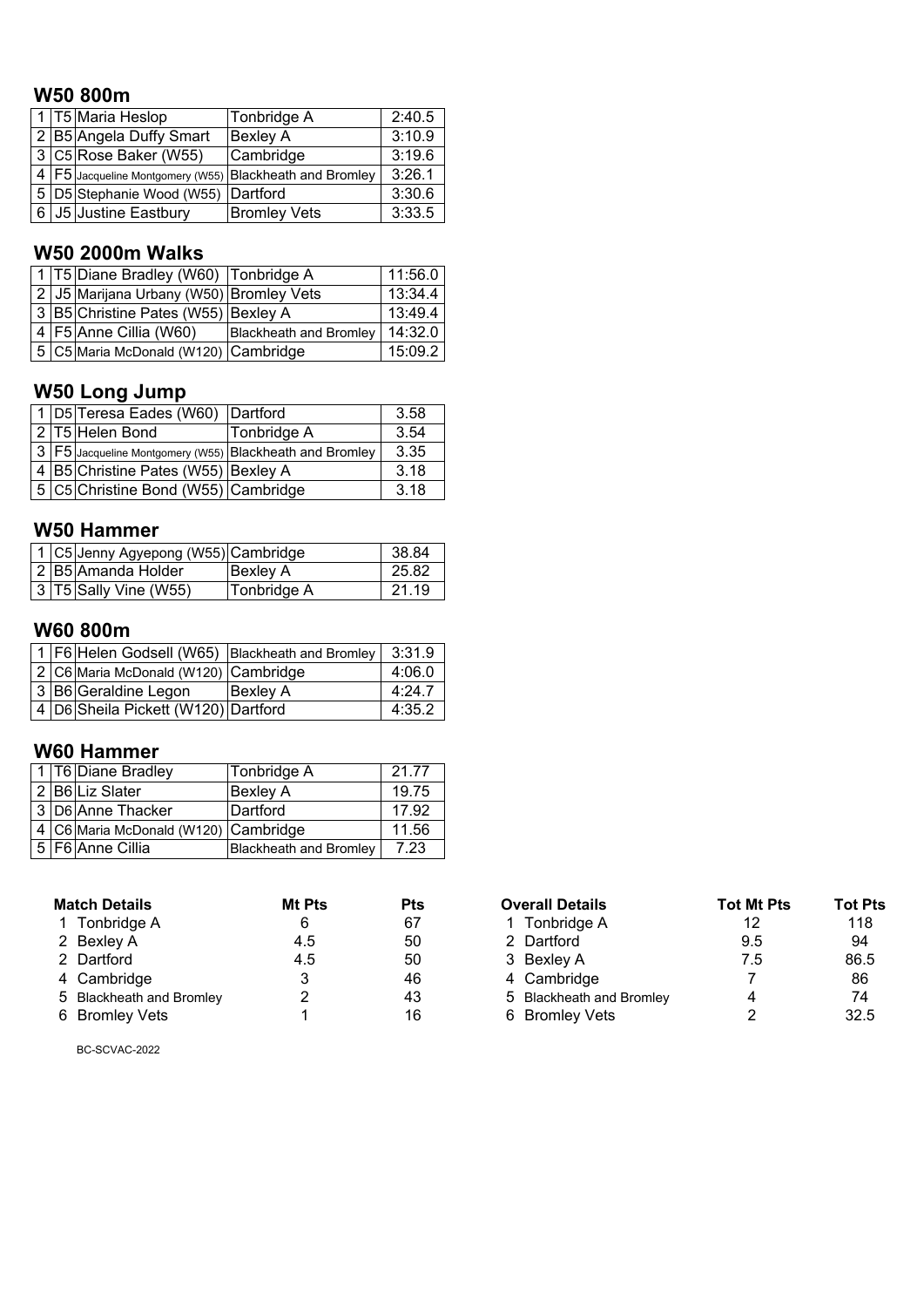# **SCVAC LEAGUE - KENT DIVISIONS - Erith Stadium, Erith 17/06/2022**

## **Women - Division 2**

|        | <b>A String</b> |                |      |   |  |  |  |  |  |  |
|--------|-----------------|----------------|------|---|--|--|--|--|--|--|
| n<br>் |                 | <b>Athlete</b> | Club | ω |  |  |  |  |  |  |

#### **W35 200m**

|  | LG3IKarolina Mykietyn (W40) ICentral Park |                     | 29.2 |  | IG4IKaty Munt (W40)     | <b>Central Park</b> | 34.6 |
|--|-------------------------------------------|---------------------|------|--|-------------------------|---------------------|------|
|  | 2 N3 Lindsay Gorrill (W40) Tonbridge B    |                     | 32.1 |  | 2  N4 Angie Crush (W45) | Tonbridge B         | 36.4 |
|  | 3   P3   Jacqueline O'Reilly              | <b>Paddock Wood</b> | 32.4 |  |                         |                     |      |
|  | 4 S3 Laura Bestow                         | Sevenoaks           | 33.6 |  |                         |                     |      |

### **W35 800m**

|  | ⊟P3 Jacqueline O'Reilly | <b>IPaddock Wood</b> | 2:39.2 |  | <b>IN4ICharlotte Warren</b>              | Tonbridae B | 2:47.6 |
|--|-------------------------|----------------------|--------|--|------------------------------------------|-------------|--------|
|  | 2 N3 Lisa Knight (W50)  | Tonbridge B          | 2:41.  |  | 2 G4 Christine Munday (W45) Central Park |             | 3:16.0 |
|  | 3 S3 Laura Bestow       | Sevenoaks            | 2:42.0 |  |                                          |             |        |
|  | 4 G3 Coralie Charles    | <b>Central Park</b>  | 3:05.6 |  |                                          |             |        |

#### **W35 2000m Walks**

|  | 1 N3 Nicola Summerfield (W35) Tonbridge B | 14:22.6 |
|--|-------------------------------------------|---------|
|  | 2 G3 Kirsten Mcteer (W45) Central Park    | 14:40.7 |
|  | 3 P3 Elizabeth Bignell (W40) Paddock Wood | 17:09.7 |

### **W35 Long Jump**

|  | 1 N3 Charlotte Warren                     | Tonbridge B | 3.56  |
|--|-------------------------------------------|-------------|-------|
|  | 2 P3 Elizabeth Bignell (W40) Paddock Wood |             | 2.97  |
|  | 3 G3 Victoria Gibbs (W45) Central Park    |             | -2.81 |

#### **W35 Hammer**

|  | 1 P3 Elizabeth Bignell (W40) Paddock Wood |                     | 23.47 |
|--|-------------------------------------------|---------------------|-------|
|  | 2 G3 Kayley Loft                          | <b>Central Park</b> | 19.99 |
|  | 3 N3 Nicola Summerfield                   | Tonbridge B         | 12.65 |

#### **W50 200m**

| 1 G5 Michaela McMillan<br><b>Central Park</b> |
|-----------------------------------------------|
|-----------------------------------------------|

### **W50 800m**

|  |  | 1 G5 Sandra Speer (W55) Central Park |  | 4:05.2 |
|--|--|--------------------------------------|--|--------|
|--|--|--------------------------------------|--|--------|

#### **W50 2000m Walks**

|  | 1 P5 Teresa Hinton (W60) Paddock Wood |                     | 17:43.3 |
|--|---------------------------------------|---------------------|---------|
|  | 2 G5 Janet Pyne (W70)                 | <b>Central Park</b> | 17:58.7 |

## **W50 Long Jump**

|  | 1   P5   Teresa Hinton (W60)   Paddock Wood | 2.89  |
|--|---------------------------------------------|-------|
|  | 2 G5 Sandra Speer (W55) Central Park        | -2.28 |

#### **W50 Hammer**

| l 1 lG5lMichaela McMillan.<br><b>Central Park</b> |
|---------------------------------------------------|
|---------------------------------------------------|

### **W60 800m**

| SAnn Komzolik ا<br>$\blacksquare$<br>1026 | Park |  |
|-------------------------------------------|------|--|
|-------------------------------------------|------|--|

| <b>A String</b> |   | <b>B</b> String               |                          |      |  |
|-----------------|---|-------------------------------|--------------------------|------|--|
| Club            | ω | ≏<br><b>S</b><br>$\circ$<br>o | -<br><b>Athlete</b><br>پ | Club |  |

|  | 1 G4 Katy Munt (W40)       | <b>Central Park</b> | 34.6 |
|--|----------------------------|---------------------|------|
|  | 2   N4   Angie Crush (W45) | Tonbridge B         | 36.4 |
|  |                            |                     |      |
|  |                            |                     |      |

|  | 1 N4 Charlotte Warren                    | Tonbridge B | 2:47.6 |
|--|------------------------------------------|-------------|--------|
|  | 2 G4 Christine Munday (W45) Central Park |             | 3:16.0 |
|  |                                          |             |        |
|  |                                          |             |        |